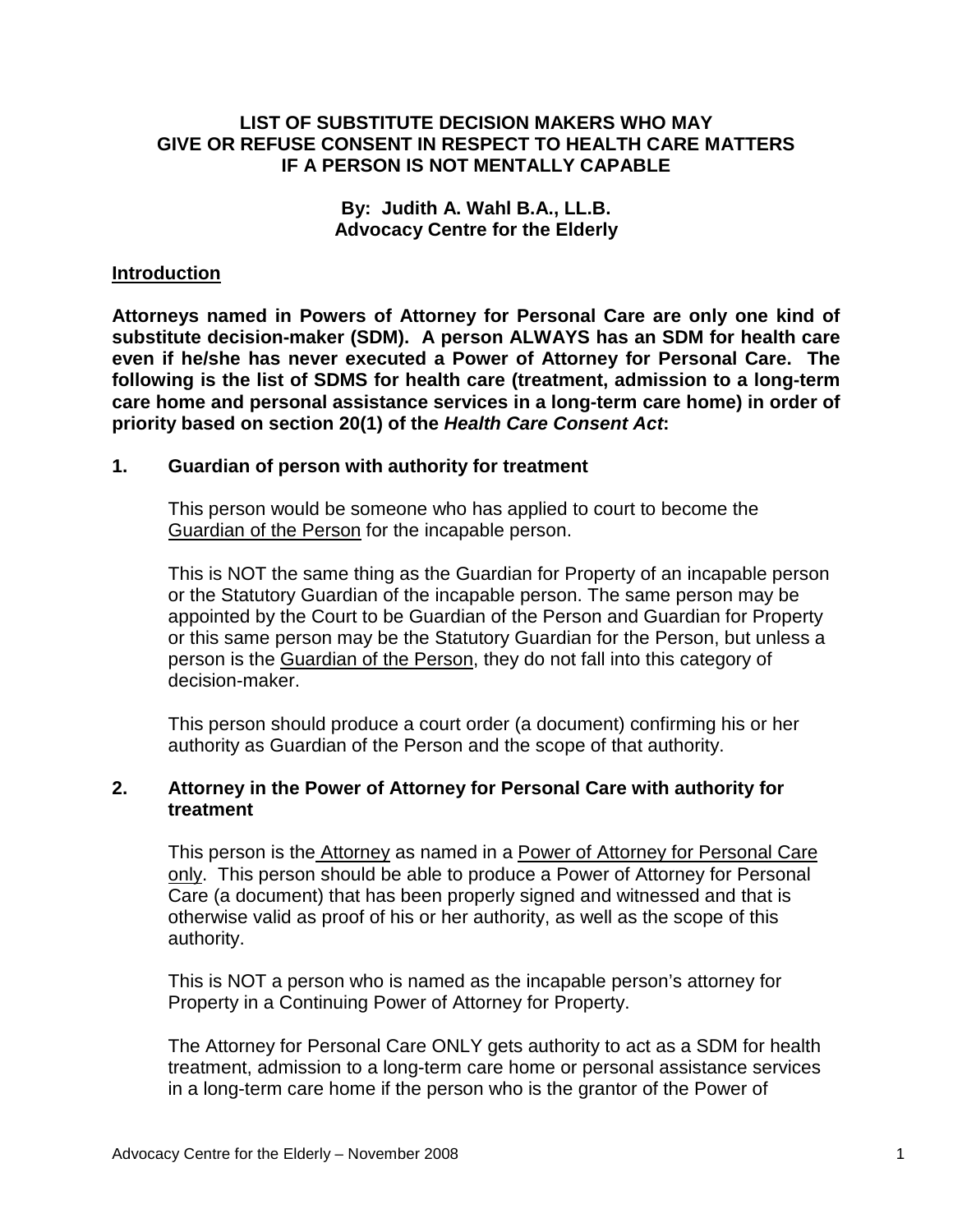Attorney for Personal Care has become mentally incapable for treatment, admission, or personal assistance services, as the case may be, and requires such a decision to be made on his or her behalf.

## **3. Representative appointed by the Consent and Capacity Board**

 This person is someone who has been appointed by the Consent and Capacity Board to make the decision currently required by the incapable person for treatment, admission to a long-term care home or personal assistance services in a long-term care home. The Board may also authorize the Representative to make a wider range of decisions for the incapable person related to treatment, admission to a long-term care home or personal assistance services.

This application may be made by a person (for example, a friend or family member of the incapable person) who is at least 16 years of age and mentally capable with respect to the required decision.

The Board will only consider this appointment if a relevant finding of incapacity has been made and the incapable person does not object. This application may also be made by the person who has been found incapable for a particular health purpose (treatment, admission, personal assistance services).

### **4**. **Spouse or partner**

Two persons are "spouses" if they are:

- a) Married to each other; or
- b) Living in a conjugal relationship outside marriage and,
	- i) have cohabited for at least one year, or
	- ii) are the parents of a child together, or
	- iii) have together entered into a cohabitation agreement under s.53 of the Family Law Act.

Two persons are not spouses if they are living separate and apart as a result of a breakdown of their relationship.

Two people are "partners" if they have lived together for at least one year and have a close personal relationship that is of primary importance in both person's lives. This can include same-sex partners, as well as friends who have lived together for at least one year in a non-sexual relationship and "have a close personal relationship that is of primary importance" in both their lives.

## **5. Child or parent or Children's Aid Society or other person lawfully entitled to give or refuse consent to treatment in place of the incapable person's parent**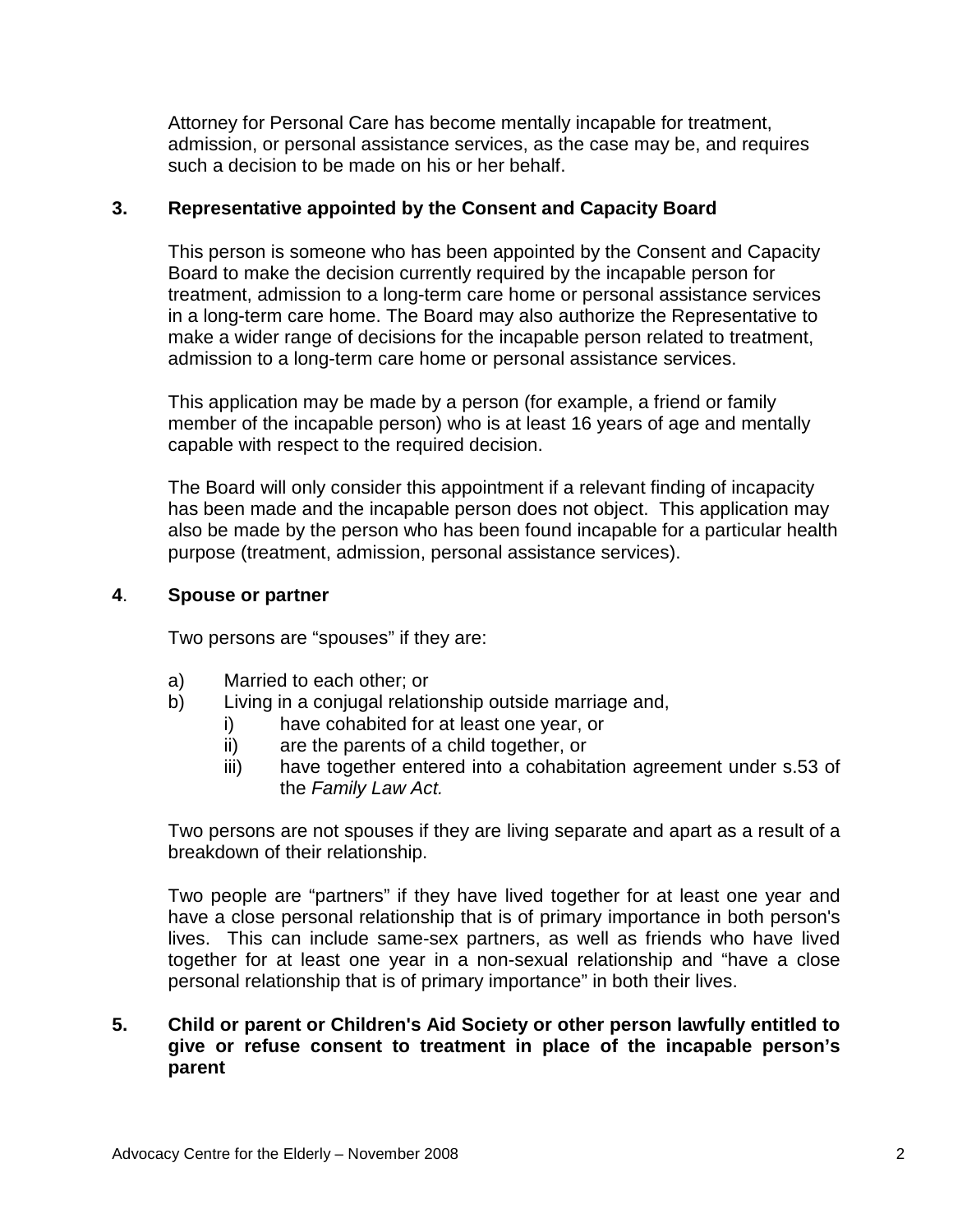This does not include a parent who only has a right of access.

 If a Children's Aid Society or other person is entitled to give or refuse consent in place of the parent, this does not include the parent.

## **6. A parent who only has a right of access**

**7. Brother or sister** 

### **8. Any other relative**

People are relatives if they are related by blood, marriage or adoption.

- If no person meets the requirement to be a SDM, then the Office of the **Public Guardian and Trustee is the incapable person's decision-maker. Documents that purport to override this default to the Public Guardian and Trustee as a last resort SDM are not appropriate and not legally enforceable**.
- If there is a conflict between persons in the same category and they cannot agree and claim to be SDM above others, the Public Guardian and Trustee **SHALL** act as the decision-maker. The Public Guardian and Trustee does not choose between the battling decision-makers but "shall make the decision in their stead."

## **Requirements for the SDM – HCCA, s.20(2)**

The SDM may give or refuse consent for treatment, admission to a long-term care home or personal assistance services in a long-term care home **only** if he or she is:

- i) Capable with respect to treatment,
- ii) 16 years of age unless he or she is the parent of incapable person,
- iii) Not prohibited by a court order or separation agreement to have access to the incapable person or to give or refuse consent on his or her behalf,
- iv) Available, and
- v) Willing to assume the responsibility of giving or refusing consent.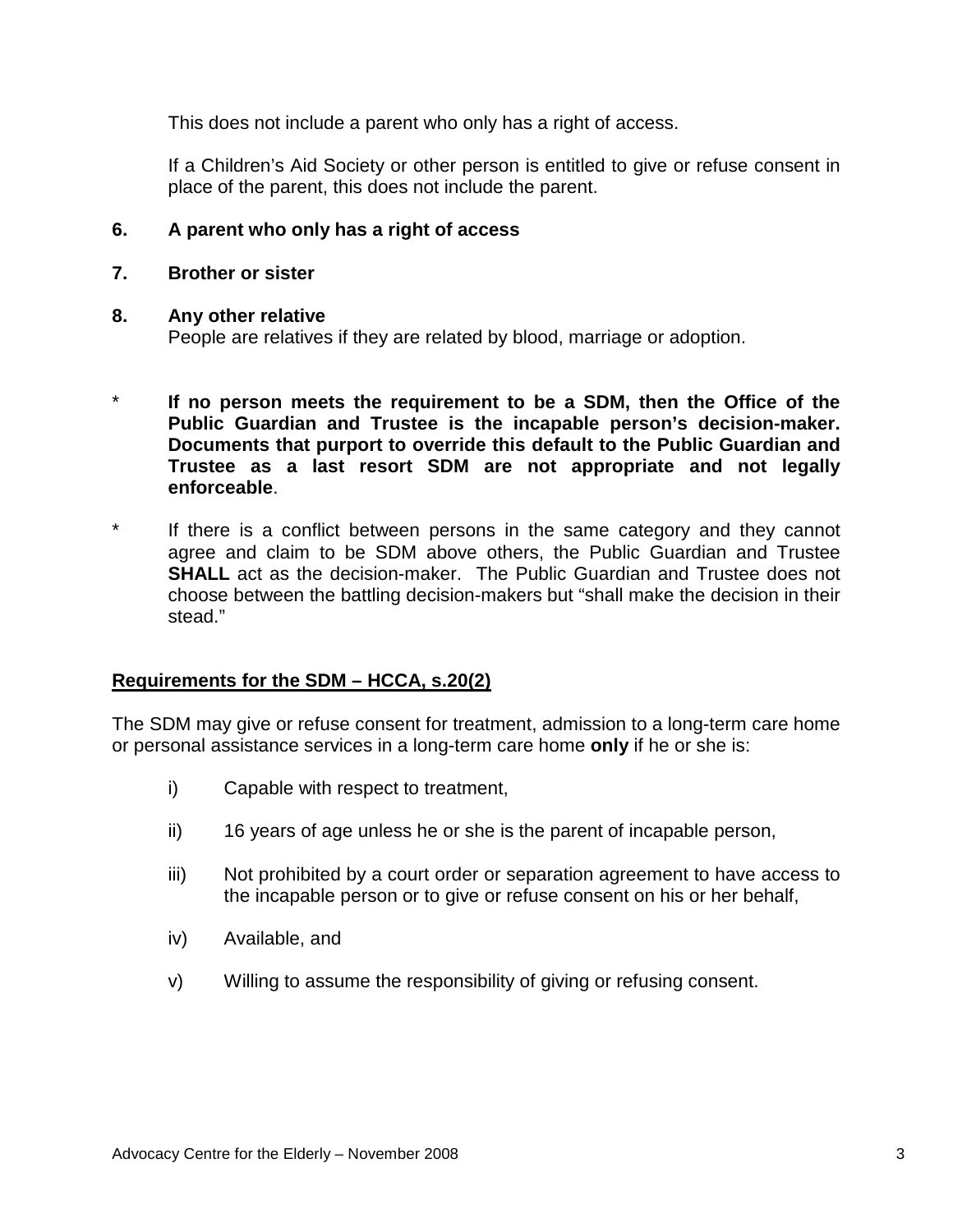# **Ranking – HCCA, s.20(3)**

A person lower on list may give consent only if no person higher on the list meets the requirements.

## **Exception – HCCA, s.20(4)**

A family member who is present or has been contacted may consent or refuse consent if he or she believes:

a) No person higher or in the same paragraph exists,

**OR**

b) If a person who is higher exists, the person is not a guardian of the person, an attorney for a Power of Attorney for Personal Care, or a Board appointed representative with authority to consent, and would not object to him or her making the decision.

## **Definition of Available – HCCA, s.20(11)**

A person is available if it is possible, within a time that is reasonable in the circumstances, to communicate with the person and obtain a consent or refusal.

## **Principles for Giving or Refusing Consent as SDM – HCCA, s.21**

- Wishes
- **Best Interests**

# **Wishes – HCCA, s.5**

While capable, a person may express wishes in respect to treatment, admission to longterm homes and personal assistance services.

Wishes may be expressed in many ways. For example, wished may be expressed in a Power of Attorney for Personal Care, in a form prescribed by the regulations, in any other written form, orally or in any other manner.

Later wishes expressed while capable prevail over earlier wishes.